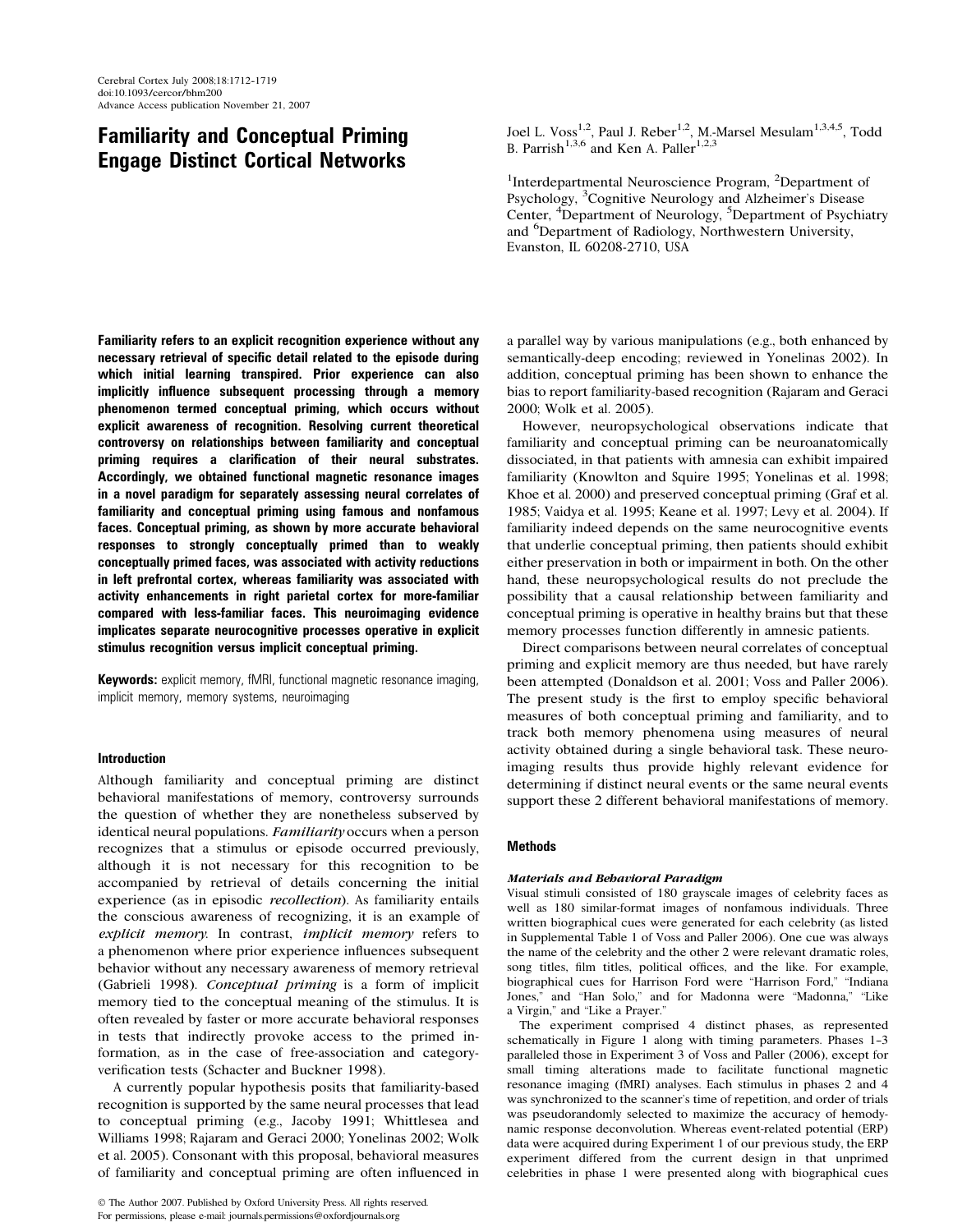

Figure 1. Schematic representation of the behavioral paradigm. The 4 experimental phases are depicted, showing the contrasts used to isolate neural correlates of 3 mnemonic phenomena—conceptual priming, general explicit memory, and episodic familiarity.

matching primed celebrities (see above) rather than the matching gender descriptions used here. The current design produced <sup>s</sup>imilar behavioral priming to that in the ERP design in our previous report (Experiments 1 and 3 of Voss and Paller 2006), and we therefore hypothesize that our ERP and fMRI findings will index <sup>s</sup>imilar neurocognitive operations.

#### Phase 1: Biographical Matching Test

Outside the scanner, subjects were cued to bring to mind specific conceptual information for primed famous faces but not unprimed famous faces. Primed famous faces (90) were preceded by a matching biographical cue. Unprimed famous faces (90) were not preceded by a matching biographical cue, but were instead preceded by an appropriate description of gender (either "male" or "female"). The famous faces assigned to primed and unprimed categories were counterbalanced across subjects. Nonfamous faces (90) were also presented, half with a randomly selected biographical cue matching a primed famous face and the other half with an incorrect gender description, such that the type of verbal cue wa<sup>s</sup> orthogonal to the famous/nonfamous dimension. Accordingly, some biographical cues, randomized across subjects, were presented on more than one occasion during phase 1, once with the appropriate primed famous face and once with a nonfamous face. Subjects responded to each face by pressing either a ''match'' or ''does not match'' button. Assuming correct responding, all famous faces would be endorsed with ''match'' responses such that subsequent priming differences for primed and unprimed faces could not be attributed to differential stimulusresponse mapping. All nonfamous faces would be endorsed with ''does not match'' responses (nonmatching biographical cue or nonmatching gender), to balance against the large number of ''match'' responses.

Phase 1 wa<sup>s</sup> divided into 3 segments (without breaks), each face appearing once per segment. For primed faces, each matching biographical cue wa<sup>s</sup> used once per segment in randomized order. Faces were shown for equal duration in random order. The rapid sequence of stimuli and response demand<sup>s</sup> served to <sup>g</sup>reatly limit the extent to which subjects could retrieve information pertaining to

unprimed famous faces. Thi<sup>s</sup> <sup>g</sup>reater conceptual activation for primed compared with unprimed famous individual<sup>s</sup> allowed us to obtain measures of conceptual priming in the next phase of the experiment. Thus, behavioral measures in phase 1 were not intended to assess the immediate influence of cues on face processing; instead, in phase 2 we examined memory effects beyond the span of immediate memory. Subjects were positioned in the MRI scanner following phase 1.

#### Phase 2: Conceptual-Priming Test

Approximately 15 min after phase 1 ended, subjects viewed all 180 famous faces, 60 randomly selected nonfamous faces from phase 1 (half of which were initially presented with a gender cue and half with a primed celebrity biographical cue), and 60 novel nonfamous faces, in pseudorandom order. Subjects responded with a speeded button-press to each famous face and did not respond to nonfamous faces.

We hypothesized that facilitated responses to primed famous faces relative to unprimed famous faces would reflect conceptual priming. Although unprimed famous faces likely recruited some conceptual activation during phase 1, thi<sup>s</sup> wa<sup>s</sup> undoubtedly less than for primed faces. We used the term ''unprimed'' to indicate relatively low conceptual priming, not a total lack of priming. Some priming could also be expected from pre-experimental experiences and perhaps from biographical information for other celebrities, such a<sup>s</sup> those who appeared in the <sup>s</sup>ame film. In short, the primed-versus-unprimed contrast i<sup>s</sup> intended to focus on a relative difference in conceptual priming (high priming vs. low priming). Although other tests, such a<sup>s</sup> the category-verification test, have typically been used to measure conceptual priming, judging whether a face i<sup>s</sup> famous i<sup>s</sup> a suitable task requirement, which i<sup>s</sup> analogous to other conceptual-priming task<sup>s</sup> because it involves access to pertinent conceptual information and does not make explicit reference to prior learning episodes. In thi<sup>s</sup> case, any of the biographical information selectively brought to mind in phase 1 could conceivably facilitate the decision in phase 2 that a corresponding face i<sup>s</sup> famous. Importantly, explicit retrieval of phase 1 episodes wa<sup>s</sup> not required and would likely be counterproductive to speeded task performance if emphasized, in that retrieval of specifics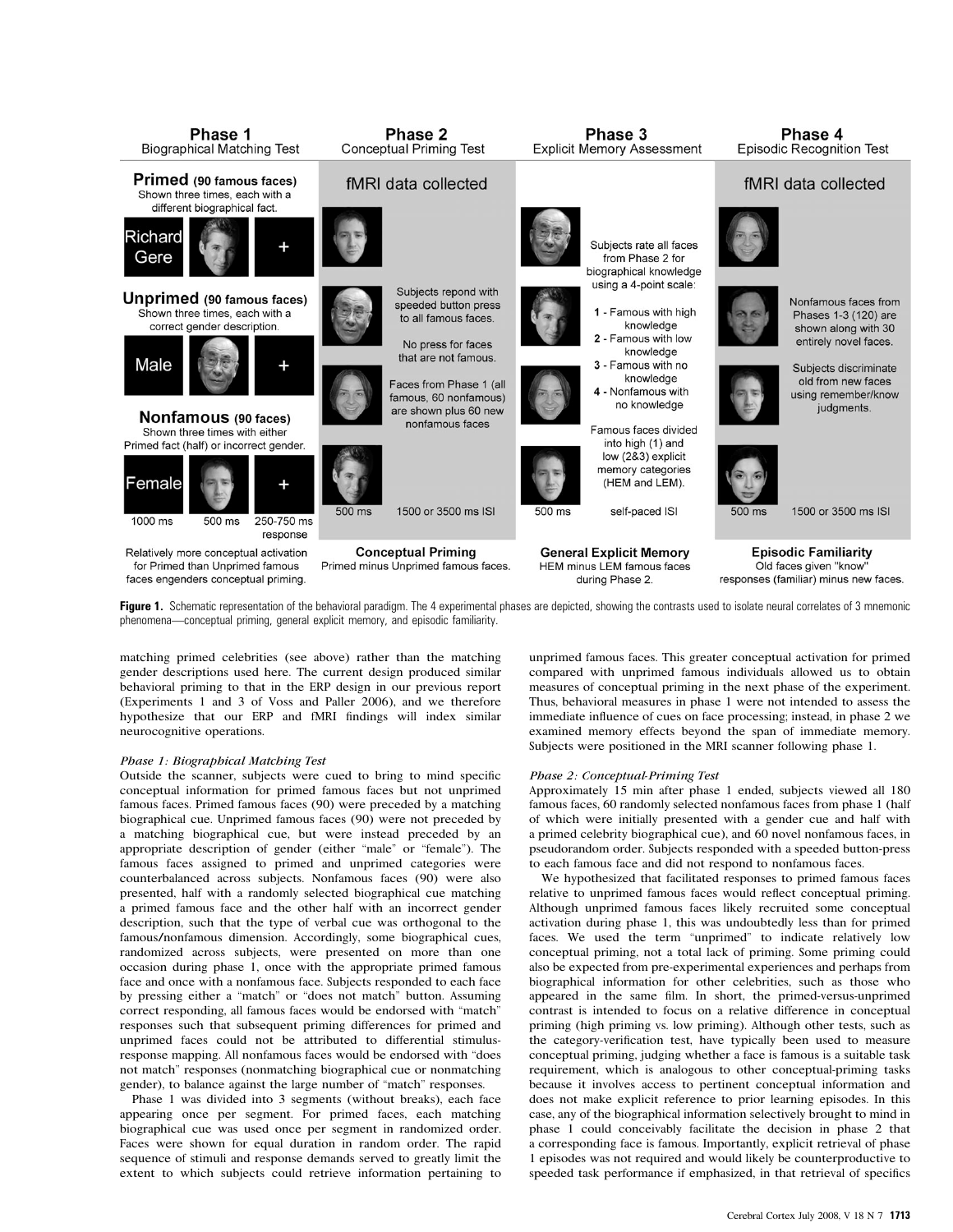could <sup>s</sup>low decisions to the extent that such retrieval wa<sup>s</sup> effortful or distracting. Furthermore, we previously studied conceptual priming using highly <sup>s</sup>imilar task requirements, and ERP results showed no evidence that facilitated fame judgments for primed versus unprimed conditions were driven by explicit memory (Voss and Paller 2006).

The design also minimized the influence of 2 other forms of implicit memory on response differences between primed and unprimed famous faces. Perceptual priming wa<sup>s</sup> matched, <sup>g</sup>iven that each famous face appeared an equal number of times in phase 1 with comparable sensory processing. Differential elaborative processing due to task requirements would not be expected to influence perceptual priming for faces, <sup>g</sup>iven that exactly thi<sup>s</sup> outcome wa<sup>s</sup> found in a prior experiment with faces (Paller et al. 1999). In addition, response priming (Dobbins et al. 2004) wa<sup>s</sup> equivalent for primed and unprimed famous faces, because they were all endorsed with ''match'' responses during phase 1.

#### Phase 3: Explicit Memory Assessment

Immediately after phase 2, all faces from that phase were presented again in a different random order. Subjects rated each face using a 4 point scale (Fig. 1), indicating the extent to which each face wa<sup>s</sup> known. Thi<sup>s</sup> measure provided an index of the amount of information that may have been available for incidental retrieval in response to each face during phase 2. Thi<sup>s</sup> explicit retrieval potentially included multiple types of information: episodic and semantic information learned prior to the experiment a<sup>s</sup> well a<sup>s</sup> episodic and semantic information from phase 1 or phase 2. We reasoned that a different memory task requiring a specific assessment of only episodic information from phase 1 would not have been useful, because it wa<sup>s</sup> unlikely that we could prevent subjects viewing famous faces from retrieving the other types of information a<sup>s</sup> well, even though not required by task instructions. Consequently, brain activity associated with explicit retrieval would potentially pertain to all these types of information together, and we would not have a corresponding behavioral index of the diverse types of retrieval likely to have occurred. Given that isolating episodic retrieval would be questionable, the behavioral assessment of general explicit memory in phase 2 wa<sup>s</sup> thus designed to potentially include all types of information that subjects would explicitly retrieve. Only famous faces correctly identified a<sup>s</sup> famous in both phase 2 and phase 3 were included in fMRI analyses.

## Phase 4: Episodic Recognition Test

A specific index of familiarity, a<sup>s</sup> distinct from other explicit memory phenomena, wa<sup>s</sup> obtained immediately after phase 3. Subjects discriminated 120 nonfamous faces that appeared previously in the experiment (half during all previous phases, half during only phases 2 and 3) from 30 entirely novel nonfamous faces. Subjects responded to each face using 3 buttons corresponding to *remember*, know, and new. Remember responses indicated recognition that a<sup>n</sup> item <sup>w</sup>a<sup>s</sup> <sup>o</sup>ld accompanied by retrieval of specific detail from prior episodes, whereas *know* responses indicated recognition that an item was old unaccompanied by any such detail. Remember and know responses are commonly used to index recollection and familiarity, respectively, during recognition testing (Yonelina<sup>s</sup> 2002).

#### Subjects

Behavioral and fMRI data were obtained from 11 right-handed, native speaker<sup>s</sup> of English recruited from the Northwestern University community (6 female, ages 20-34), all with normal or corrected-tonormal vision. Data from an additional 4 subjects were excluded from all analyses. One excluded subject moved excessively in the scanner and 3 recognized <60% of celebrity faces during phase 2 of the experiment such that there were too few trial<sup>s</sup> when famous faces were divided into separate explicit memory categories based on phase 3 ratings. All included subjects endorsed over 70% of the celebrity faces a<sup>s</sup> famous with responses during both phase 2 and phase 3. All participants provided written, informed consent.

#### fMRI Parameters

During phases 2 and 4, fMRI data were collected using a Siemens, New York City, NY TRIO 3.0-T MRI scanner. Whole-brain <sup>g</sup>radient-recalled echo-planar images were obtained every 2 <sup>s</sup> (35 3-mm axial <sup>s</sup>lices,

0-mm gap, repetition time =  $2000$  ms; echo time =  $25$  ms; flip angle = 80°; field-of-view = 22 cm; 64  $\times$  64 acquisition matrix; voxel size =  $3.44 \times 3.44 \times 3$  mm, 522 volumes collected during phase 2 and 122 volumes during phase 4). Experimental stimuli were not presented during the first 10 volumes, when the scanner reached steady state, and these data were discarded. Following phase 4, high-resolution wholebrain structural images were collected to provide anatomical localization (3D magnetization prepared rapid gradient echo  $T_1$ -weighted scans, voxel size =  $0.859 \times 0.859 \times 1$  mm; 160 axial slices).

#### fMRI Data Analysis

AFNI software (Cox 1996) wa<sup>s</sup> used for data analysis. Preprocessing included coregistration through time for motion correction, removal of voxels with low signal (<30% of mean whole-brain signal) or erratic signal ( $>$ 30% change over 1 volume), spatial smoothing (7-mm full width half maximum Gaussian kernel), coregistration with the structural image, and transformation to Talairach--Tournoux stereotactic space (MNI-305). Hemodynamic response deconvolution with a general linear model provided estimates of stimulus-locked neural activity, a<sup>s</sup> quantified using average values from 5- to 9-<sup>s</sup> poststimulus, thus accounting for hemodynamic lag. Regions exhibiting <sup>g</sup>roup-level activation differences between experimental conditions were identified via a 2-pass randomeffects analysis. For each experimental contrast, Monte Carlo <sup>s</sup>imulations performed using AFNI/AlphaSim estimated the likelihood of detecting false positives over multiple voxel-wise comparisons. For an individualvoxel probability threshold of  $P = 0.01$ , we identified the voxel clustersize threshold necessary to achieve an overall reliability threshold of  $P =$ 0.01 (cf. Forman et al. 1995). For each contrast, 30 000 <sup>s</sup>imulation iterations were performed in which 2 suprathreshold voxel<sup>s</sup> were considered contiguous if at least 1 vertex wa<sup>s</sup> touching. The most stringent resultant cluster-size threshold, 12 contiguous voxels, wa<sup>s</sup> applied to each contrast.

#### **Results**

## Conceptual Priming for Famous Faces

Priming i<sup>s</sup> often indexed by higher accuracy for primed relative to unprimed stimuli. In Experiments 1-3 of Voss and Paller (2006), we identified accuracy effects attributed to conceptual priming ranging from approximately 3-7% using designs paralleling the current design (identical priming task procedures were used in the previous Experiment 3; <sup>s</sup>lightly modified priming procedures in previous Experiments 1 and 2). Here, primed famous faces were identified with <sup>g</sup>reater accuracy than were unprimed famous faces during phase 2 (mean accuracy = 89.1% and 86.4%, respectively;  $t(10) = 2.1$ ,  $P =$ 0.03, 1 tailed), providing a behavioral correlate of conceptual priming. Mean accuracy wa<sup>s</sup> <sup>s</sup>ignificantly higher for primed versus unprimed famous faces  $(t(35) = 6.2, P < 0.001)$  when behavioral data from the present experiment were combined with behavioral data from our previous 3 experiments. In the current data, there was no evidence of a speed-accuracy tradeoff, a<sup>s</sup> there wa<sup>s</sup> a nonsignificant trend for reaction times to primed famous faces to be faster than those to unprimed famous faces (mean reaction time = 704 and 713 ms, respectively;  $t(10) = 0.5$ , not significant [ns]). False alarms to nonfamous faces were made very rarely (mean = 3.2%, standard error [SE] = 2.7%). Our 3 previous experiments each identified robust evidence for conceptual priming a<sup>s</sup> measured by enhancements of both reaction time and accuracy. We attribute the reduced magnitude of priming here to both the small <sup>s</sup>ample <sup>s</sup>ize and the delay and interference caused by the transfer of subjects into the MRI scanner between phase 1 and phase 2. Priming effects often decline sharply a<sup>s</sup> the retention delay increases (Gabrieli 1998; Schacter and Buckner 1998; but see Mitchell 2006), which could be especially prominent for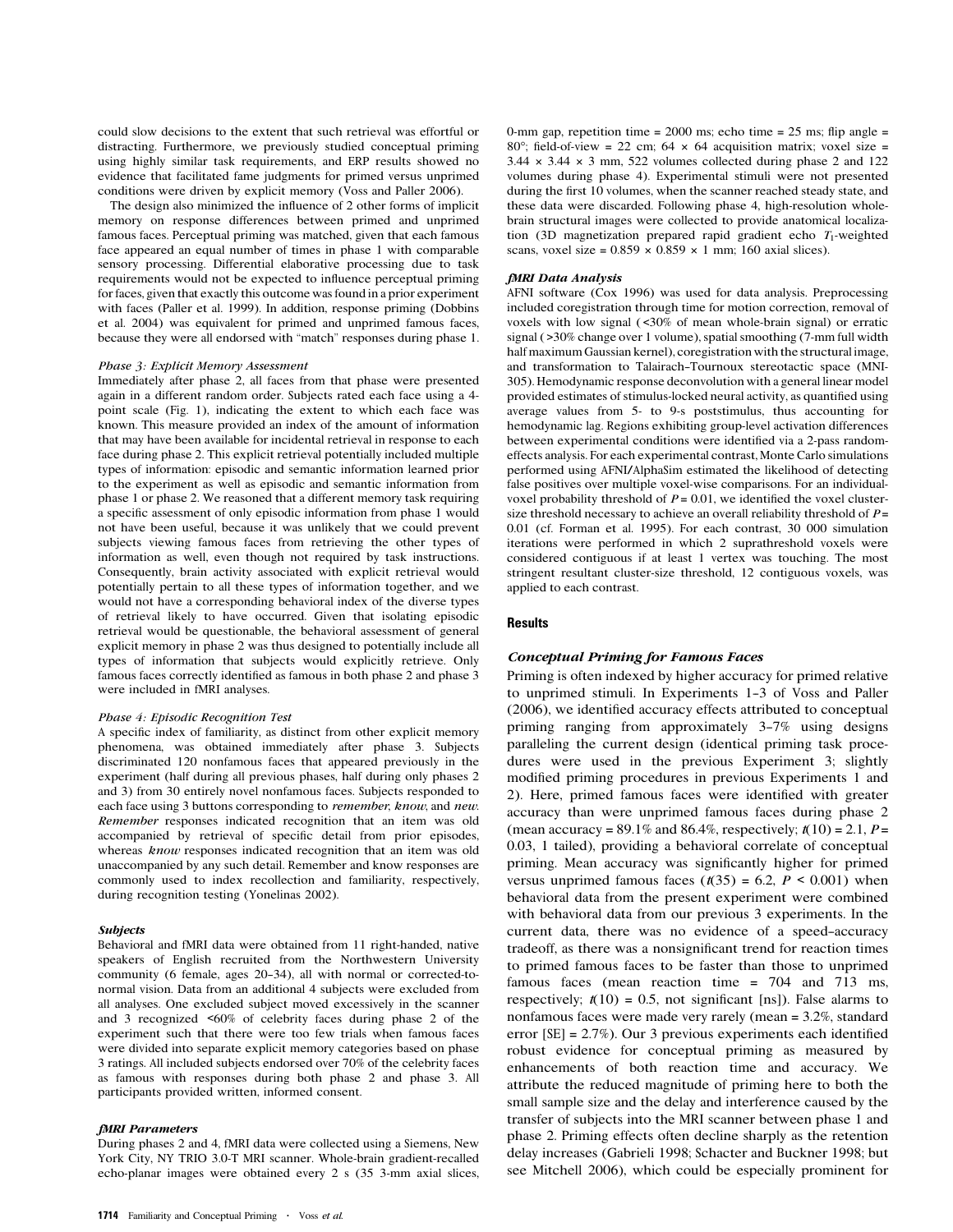conceptual compared with perceptual priming. Furthermore, environmental context effects (Parker et al. 1999) would predict that a change in environment could also reduce priming. Although these measures of priming were marginal, conceptual priming wa<sup>s</sup> not absent altogether and still led to corresponding differences in neural activity. The fMRI contrast between primed and unprimed famous faces identified neural activity within the set of brain regions listed in Table 1A.

## General Explicit Memory for Famous Faces

To identify neural correlates of general explicit memory retrieval likely to have occurred incidentally during phase 2, ratings made during phase 3 were used to classify phase 2 trial<sup>s</sup> a<sup>s</sup> either 1) famous faces provoking High Explicit Memory retrieval (HEM; response 1 on the 4-point scale;  $45\%$  [SE =  $7\%$ ] of famous faces and  $0\%$  [SE =  $0\%$ ] of nonfamous faces on average) or 2) a<sup>s</sup> famous faces provoking Low Explicit Memory retrieval (LEM; response 2 or 3;  $46\%$  [SE = 8%] of famous faces and  $0.7\%$  [SE =  $0.6\%$ ] of nonfamous faces on average). On average,  $9\%$  (SE =  $3\%$ ) of famous faces were rated as nonfamous (response 4), whereas 98% (SE =  $3\%$ ) of nonfamous faces were correctly classified. The mean response time wa<sup>s</sup> 1365 ms and nonsignificant repeated-measures analysi<sup>s</sup> of variance main effects and interaction effects indicated that response times did not vary a<sup>s</sup> a function of response type, face type (famous or not famous), or conceptual priming (primed/unprimed). The

mean percentage of ratings and reaction times for each face and response category are provided in Table 2. Thi<sup>s</sup> generalexplicit-memory contrast between HEM and LEM famous faces wa<sup>s</sup> found to be orthogonal to the conceptual-priming contrast, in that the primed and unprimed famous face categories included roughly equal number<sup>s</sup> of HEM faces on average (52% of HEM faces were primed,  $SE = 5.1\%$ ;  $t(10) = 0.5$ , ns for the number of HEM faces that were primed vs. unprimed). Furthermore, the percentage of primed versus unprimed famous faces did not differ <sup>s</sup>ignificantly across all of the 4 rating levels ( $F_{1,10} = 0.89$ , ns) or as a function of rating level  $(F_{3,30} = 0.92, \text{ ns})$ , indicating that priming did not influence explicit memory ratings. Neural activity identified by thi<sup>s</sup> general-explicit-memory contrast included responses within the set of brain regions listed in Table 1B.

## Familiarity for Nonfamous Faces

During phase 4, subjects were <sup>s</sup>ignificantly better than chance at discriminating incidentally encoded nonfamous faces from novel nonfamous faces (mean  $d' = 0.93$ ,  $t(10) = 7.9$ ,  $P \le 0.001$ ). Familiarity often occurred in the absence of recollection, a<sup>s</sup> an average of  $81\%$  (SE = 0.5%) of correct responses on old trials were know responses. The mean percentage of remember, know, and new responses for old trials was  $13\%$  (SE =  $3\%$ ),  $53\%$  $(SE = 4\%)$ , and 34%  $(SE = 4\%)$ , respectively, and for new trials 2% (SE =  $1\%$ ), 30% (SE =  $4\%$ ), and 68% (SE =  $4\%$ ), respectively.

## Table 1

Summary of regional activation clusters for each experimental contrast, including Broadmann area (BA), sign of the difference  $(+/-)$ , hemisphere (left/right), centroid Talairach-Tournoux coordinates, volume, and mean statistical difference across the cluster

| Experimental contrast                                                                               | Sign      | Hemisphere | Centroid coordinates |                | Volume (mm <sup>3</sup> ) | $t$ value |     |
|-----------------------------------------------------------------------------------------------------|-----------|------------|----------------------|----------------|---------------------------|-----------|-----|
| Region (BA)                                                                                         |           |            | $\chi$               | V              | Z                         |           |     |
| A. Conceptual-priming contrast: (primed – unprimed)                                                 |           |            |                      |                |                           |           |     |
| SFG (8)                                                                                             |           |            | $-16$                | 38             | 48                        | 391       | 3.7 |
| IFG (45/47)                                                                                         |           |            | $-50$                | 19             | 3                         | 203       | 3.5 |
| Middle temporal gyrus (39/19)                                                                       | $+$       |            | $-44$                | $-74$          | 16                        | 1000      | 3.9 |
| Posterior cingulate gyrus (31)                                                                      | $+$       |            | $-8$                 | $-63$          | 16                        | 609       | 3.9 |
| Fusiform/parahippocampal gyrus (19/37)                                                              | $+$       |            | $-27$                | $-56$          | $-6$                      | 422       | 3.6 |
| Anterior cingulate gyrus (24)                                                                       | $+$       |            | 3                    | 21             | 9                         | 234       | 3.9 |
| <b>B.</b> General-explicit-memory contrast: $(HEM - LEM)$                                           |           |            |                      |                |                           |           |     |
| Inferior/superior parietal lobule (40/7)                                                            | $^{+}$    |            | 43                   | $-42$          | 47                        | 2527      | 4.2 |
| Medial frontal gyrus (10)                                                                           | $^{+}$    |            | $-1$                 | 62             | 10                        | 859       | 4.7 |
| Posterior cingulate gyrus (31)                                                                      | $\ddot{}$ |            | $-6$                 | $-56$          | 23                        | 516       | 3.8 |
| Inferior temporal gyrus (19)                                                                        | $+$       |            | $-52$                | $-72$          | $-1$                      | 469       | 4.1 |
| Angular gyrus (39)                                                                                  | $\ddot{}$ |            | $-43$                | $-70$          | 27                        | 297       | 4.0 |
| <b>C.</b> Episodic-familiarity contrast: (know $-$ new)                                             |           |            |                      |                |                           |           |     |
| Middle occipital gyrus (19)                                                                         |           |            | $-29$                | $-63$          | 3                         | 967       | 4.6 |
| Lingual gyrus (18)                                                                                  |           |            | $-16$                | $-73$          | $-8$                      | 422       | 4.0 |
| IFG(9)                                                                                              |           |            | 25                   | 20             | $-12$                     | 344       | 4.3 |
| Inferior/superior parietal lobule (40/7)                                                            |           |            | 35                   | $-41$          | 56                        | 4446      | 4.7 |
| SFG (6)                                                                                             | $^{+}$    |            | $-6$                 | 7              | 51                        | 781       | 4.4 |
| Cingulate gyrus (18)                                                                                |           |            |                      | $-28$          | 27                        | 656       | 3.9 |
| IFG(9)                                                                                              | $+$       |            | $-44$                | 10             | 29                        | 250       | 4.0 |
| <b>D.</b> General explicit memory minus conceptual priming: (HEM $-$ LEM) $-$ (primed $-$ unprimed) |           |            |                      |                |                           |           |     |
| IPL (40)                                                                                            | $^{+}$    |            | 43                   | $-40$          | 48                        | 1996      | 4.1 |
| Paracentral lobule (5)                                                                              | $\ddot{}$ |            | $-6$                 | $-39$          | 57                        | 578       | 4.0 |
| SFG (8)                                                                                             | $\ddot{}$ |            | $-15$                | 29             | 51                        | 500       | 3.8 |
| IFG (45/47)                                                                                         | $+$       |            | $-52$                | 30             | 4                         | 266       | 3.7 |
| <b>E.</b> Episodic familiarity minus conceptual priming: (know $-$ new) $-$ (primed $-$ unprimed)   |           |            |                      |                |                           |           |     |
| Medial frontal gyrus (10)                                                                           |           | R          | 14                   | 38             | $-10$                     | 641       | 3.9 |
| Subcallosal gyrus (47)                                                                              |           | R          | 20                   | 19             | $-10$                     | 484       | 3.9 |
| Lingual gyrus (19)                                                                                  |           |            | $-26$                | $-63$          | $-1$                      | 344       | 4.0 |
| Inferior/superior parietal lobule (40/7)                                                            | $^{+}$    |            | 35                   | $-39$          | 57                        | 4774      | 4.3 |
| SFG (8)                                                                                             | $+$       |            | $-18$                | 33             | 51                        | 1185      | 3.8 |
| Putamen                                                                                             | $\ddot{}$ |            | 28                   | $\overline{2}$ | $\overline{2}$            | 686       | 3.9 |
| IFG (45/47)                                                                                         | $+$       |            | $-51$                | 18             | 3                         | 500       | 3.6 |

Note: For single subtractions (condition X minus condition Y), a positive sign indicates that condition X was greater than condition Y whereas a negative sign indicates that condition Y was greater than condition X. For double subtractions (contrast X minus contrast Y), a positive sign indicates that contrast X was more positive than contrast Y whereas a negative sign indicates that contrast Y was more positive than contrast X.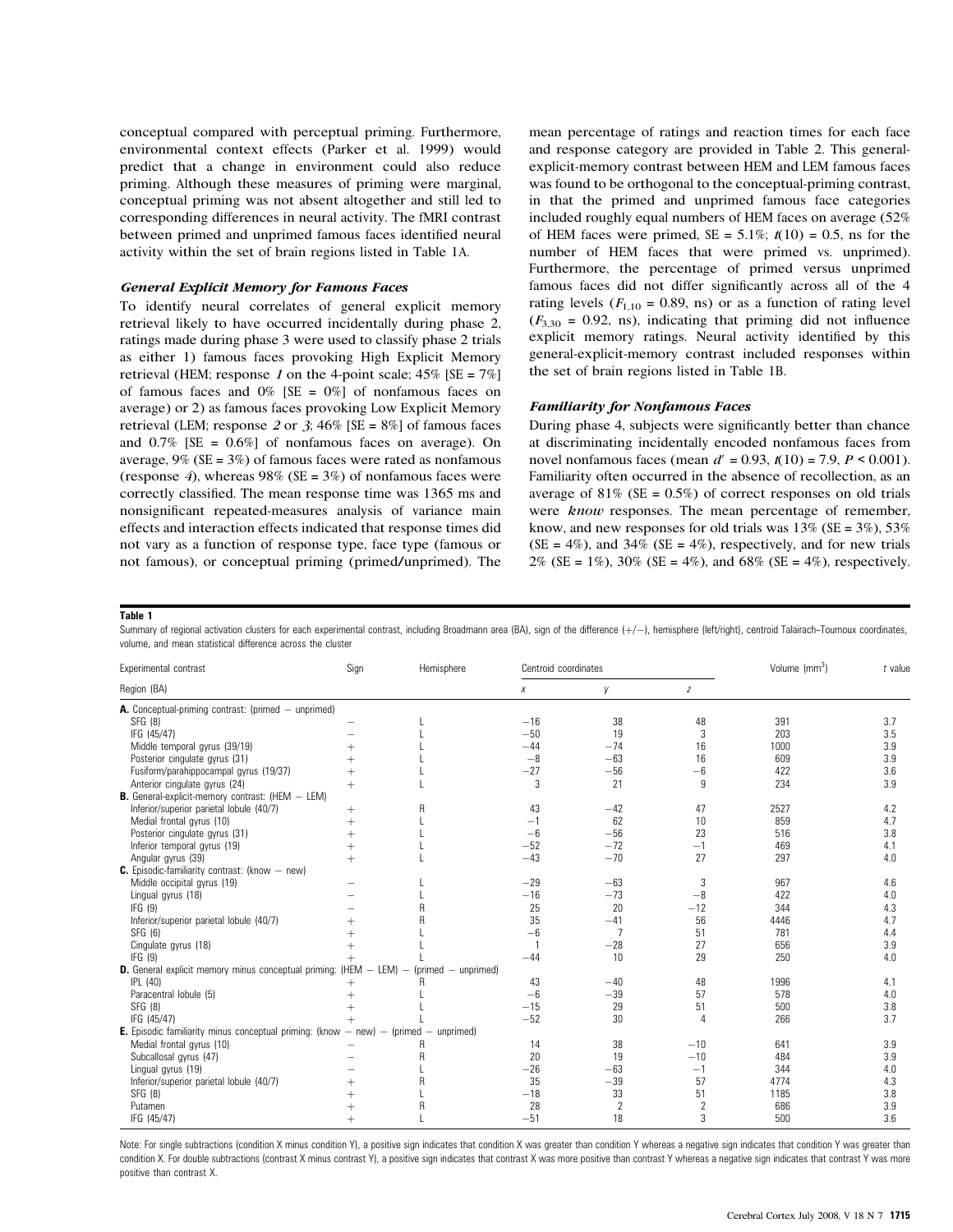## Table 2

| Mean rating percentages (%) and reaction times (RT) for primed and unprimed famous faces and |  |
|----------------------------------------------------------------------------------------------|--|
| repeated and novel nonfamous faces during phase 3, subdivided by category                    |  |

|           | <b>HEM</b><br>Rating 1 |      | LEM      |      |                |      | Nonfamous       |      |
|-----------|------------------------|------|----------|------|----------------|------|-----------------|------|
|           |                        |      | Rating 2 |      | Rating 3       |      | Rating 4        |      |
|           | $\%$                   | RT   | $\%$     | RT   | %              | RT   | %               | RT   |
| Famous    |                        |      |          |      |                |      |                 |      |
| Primed    | 47                     | 1376 | 23       | 1255 | 22             | 1302 | 8               | 1433 |
| Unprimed  | 44                     | 1298 | 27       | 1572 | 20             | 1197 | 9               | 1371 |
| Nonfamous |                        |      |          |      |                |      |                 |      |
| Repeated  | 0                      |      | 0        |      | $0.4^{\rm a}$  | 1229 | 97 <sup>a</sup> | 1364 |
| Novel     | 0                      |      | 0        |      | 1 <sup>a</sup> | 1425 | 98 <sup>a</sup> | 1314 |

<sup>a</sup>Percent responses for nonfamous faces did not total 100 due to a failure to respond.

Response times varied a<sup>s</sup> a function of response type and old/ new status (interaction  $F_{2,20} = 9.7$ ,  $P = 0.001$ ), as remember responses to old faces were faster than responses in all other categories (all pairwise  $P' s \leq 0.001$ ), whereas other response categories did not differ <sup>s</sup>ignificantly from each other (all pairwise  $P'$ s > 0.14). The mean response time to old remember faces wa<sup>s</sup> 1117 ms, and the mean response time for all other categories together wa<sup>s</sup> 1587 ms. Corresponding neural correlates of familiarity were obtained by contrasting fMRI responses to repeated nonfamous faces <sup>g</sup>iven know responses versus new nonfamous faces given new responses. This episodic-familiarity contrast identified activity within the set of brain regions listed in Table 1C.

#### Isolating Familiarity within General Explicit Memory

In order to make comparisons between implicit and explicit memory within the <sup>s</sup>ame task, it wa<sup>s</sup> necessary to obtain neural correlates of both types of memory for the famous faces presented during the conceptual-priming test (phase 2). However, the general-explicit-memory contrast (HEM/LEM) made using fMRI data from phase 2 did not focus specifically on familiarity. Indeed, it may not be possible to prevent multiple explicit memory phenomena from being mobilized in response to images of such well-known people. We did not include a ''process-pure'' test of episodic familiarity based on phase 1 episodes because we reasoned that neural measures of familiarity would still be contaminated due to semantic retrieval of the wealth of celebrity-related knowledge previously learned by our subjects, even if the task only required episodic retrieval.

To overcome these challenges and identify neural correlates of familiarity, data from the general-explicit-memory contrast for famous faces (HEM/LEM, phase 2) and the episodicfamiliarity contrast for nonfamous faces (old-know/new, phase 4) were pooled by selecting voxel<sup>s</sup> that were jointly identified a<sup>s</sup> <sup>s</sup>ignificantly active by both contrasts. Thi<sup>s</sup> wa<sup>s</sup> performed via a logical ''AND'' operation by selecting only those voxels, which were suprathreshold in both the HEM/LEM contrast and the familiarity contrast. Wherea<sup>s</sup> these 2 contrasts identified activity related to some distinct mnemonic phenomena, both contrasts included activity related to familiarity. Moreover, these contrasts converged in that they both identified a set of voxel<sup>s</sup> of <sup>s</sup>ignificantly enhanced activity in right inferior parietal lobule (IPL, Fig. 2). Thi<sup>s</sup> activation wa<sup>s</sup> thus taken a<sup>s</sup> a neural correlate of familiarity within the general-explicitmemory contrast. No other convergent voxel<sup>s</sup> were identified.



Figure 2. Double dissociation between fMRI correlates of conceptual priming and familiarity. (a) Three regions (black voxels) were identified via double subtractions between conceptual priming and general explicit memory and between conceptual priming and episodic familiarity. Regions of left SFG (BA 8) and IFG (BA 45/47) were also identified by the conceptual-priming contrast. The region of right IPL was also identified by both the general-explicit-memory contrast and the episodic-familiarity contrast (IPL, BA 40, centroid Talairach-Tournoux coordinates  $= 43 x$ ,  $-42 y$ , 49 z, volume  $=$  1203 mm<sup>3</sup>). (b) The average magnitude of the blood oxygen leveldependent (BOLD) response from 5 to 9 s for each experimental condition is shown averaged over these regions. (c) The double dissociation is apparent in the average differences between conditions that constituted the 3 experimental contrasts. Error bars indicate SE. The reported effects reflect signal enhancements or reductions in positive-going BOLD responses (estimated impulse response functions for each condition appear in Fig. S1).

## Double Dissociation of Familiarity and Conceptual Priming

A double subtraction between the conceptual-priming contrast and the general-explicit-memory contrast indicated that conceptual-priming effects were <sup>s</sup>ignificantly <sup>g</sup>reater in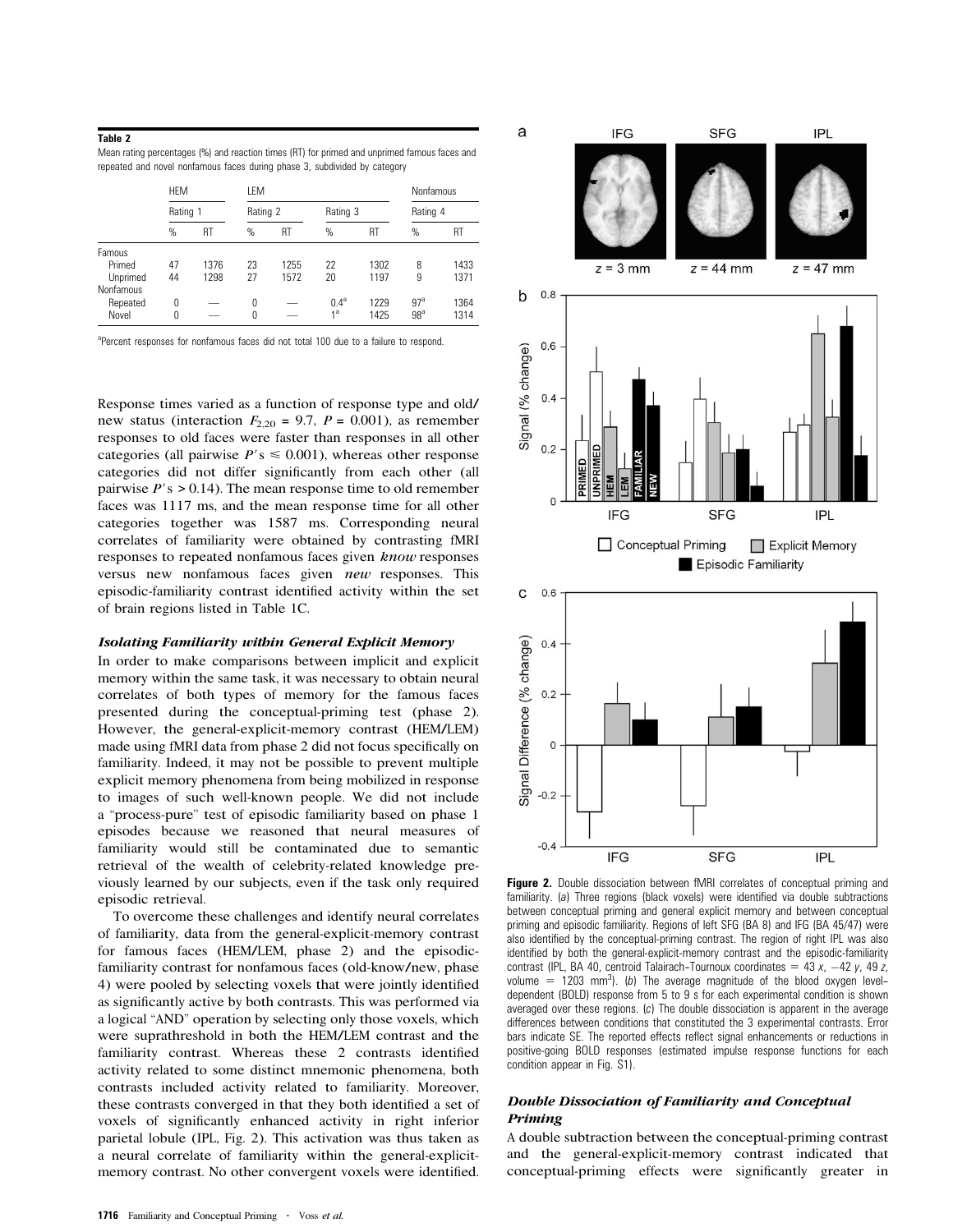magnitude than explicit-memory effects in regions of left prefrontal cortex identified a<sup>s</sup> the inferior frontal <sup>g</sup>yrus and the superior frontal <sup>g</sup>yrus (IFG and SFG, Fig. 2, Table 1D). These activations were also found in the conceptual-priming contrast (Table 1A), and were characterized by response reductions in both cases. Conversely, neural explicit-memory effects were <sup>g</sup>reater in magnitude than conceptual-priming effects in a region of right IPL (Fig. 2, Table 1B). Specifically, the double subtraction identified response enhancements in a subset of IPL voxel<sup>s</sup> that were attributed to familiarity within the general-explicit-memory contrast. To summarize thi<sup>s</sup> result, neural correlates of conceptual priming (prefrontal response reductions) and general explicit memory (parietal response enhancements) were dissociated for famous faces within phase 2, and results from the episodic-familiarity contrast for nonfamous faces within phase 4 showed that the explicitmemory effects in parietal cortex in phase 2 were likely associated with familiarity.

The <sup>s</sup>ame pattern of activity within spatially overlapping regions in IFG, SFG, and IPL wa<sup>s</sup> identified by a double subtraction between the conceptual-priming contrast for phase 2 and the episodic-familiarity contrast for phase 4 (Fig. 2, Table 1E). Thus, neural correlates of conceptual priming differed from those of episodic familiarity for nonfamous faces in the <sup>s</sup>ame manner a<sup>s</sup> they differed from neural correlates of explicit memory for famous faces. Conceptual priming and familiarity were neurally distinct in 1) reliance on activity within separate anatomical regions, and 2) the polarity of relevant neural processing: activation reductions for conceptual priming in IFG and SFG, activation enhancements for familiarity in IPL.

## **Discussion**

Measures of event-related hemodynamic responses revealed distinct neural substrates for conceptual priming and familiarity. Our novel experimental procedures employed direct observations of both memory phenomena in analyses of neuroimaging data from a <sup>s</sup>ingle memory test, thus permitting novel comparisons between corresponding fMRI correlates. When neural correlates of familiarity and conceptual priming are obtained in separate task<sup>s</sup> (Donaldson et al. 2001), differences in task factor<sup>s</sup> could potentially have an undesirable influence on neural comparisons. The present tactics minimized that possibility. The double dissociation between neural correlates of familiarity and conceptual priming validates previous evidence (Donaldson et al. 2001; Voss and Paller 2006) that these manifestations of memory result from distinct neurocognitive events.

Conceptual priming for famous faces wa<sup>s</sup> associated with response reductions (less-positive responses for primed compared with unprimed faces) in 2 regions of left prefrontal cortex, IFG and SFG. Neural correlates of conceptual priming and explicit memory were dissociated via a double subtraction involving the conceptual priming and general-explicit-memory contrasts for famous faces. A<sup>s</sup> summarized in Figure 2, conceptual priming wa<sup>s</sup> associated with response reductions in left prefrontal cortex (IFG and SFG), wherea<sup>s</sup> explicit memory wa<sup>s</sup> associated with response enhancements in right IPL. To determine if right IPL correlates of explicit memory for famous faces were associated with familiarity specifically, it wa<sup>s</sup> necessary to utilize information from 2 separate contrasts. The general-explicit-memory contrast for famous faces (HEM/LEM,

phase 2) provided neural correlates of explicit memory that were not specific to familiarity. The episodic-familiarity contrast for nonfamous faces (old-know/new, phase 4) provided specific neural correlates of familiarity that were used to identify the familiarity component of the general-explicitmemory contrast for famous faces. Taking into account both of these contrasts, response enhancements in right IPL were attributed to episodic familiarity for famous faces.

Only rarely ha<sup>s</sup> it been possible to characterize neural correlates of both conceptual priming and familiarity within the <sup>s</sup>ame experiment (Donaldson et al. 2001; Voss and Paller 2006). Nonetheless, many studies have examined these 2 expressions of memory individually. Neuroimaging studies of conceptual priming using verbal material<sup>s</sup> have frequently associated repeated conceptual processing with response reductions in left anterior IFG (Demb et al. 1995; Buckner et al. 1998; Thompson-Schill et al. 1999; Buckner et al. 2000; Wagner et al. 2000), consonant with both the present conceptual-priming effects in left Brodmann area (BA) 44/45 and with results from studies of short-term semantic priming for word<sup>s</sup> (e.g., Raposo et al. 2006). It i<sup>s</sup> possible that conceptual-priming response reductions in SFG (BA 8) are specific to the current task parameters, a<sup>s</sup> previous conceptualpriming experiments have not uncovered SFG processing. Also, the neural representations operative in conceptual priming may vary with task parameter<sup>s</sup> (cf. Vaidya et al. 1997; Gabrieli et al. 1999).

Wherea<sup>s</sup> recollection i<sup>s</sup> commonly tied to the hippocampus, familiarity ha<sup>s</sup> been associated with processing within adjacent rhinal cortex (Aggleton and Brown 2006; Eichenbaum et al. 2007), which could act to facilitate hippocampal pattern classification by, for instance, decorrelating inputs to the hippocampus (Leutgeb et al. 2007). Another possibility is that entorhinal cortex computations are sufficient to support familiarity in isolation (Bussey et al. 2005; Saksida et al. 2006; Danckert et al. Forthcoming). Mounting evidence supports the role of parietal cortex in explicit memory (reviewed in Wagner et al. 2005), and indicates that distinct regions of parietal cortex differentially support recollection and familiarity (Wheeler and Buckner 2004; Yonelina<sup>s</sup> et al. 2005; Vilber<sup>g</sup> and Rugg 2007). One popular hypothesi<sup>s</sup> i<sup>s</sup> that parietal cortex interacts with medial temporal structures to coordinate retrieval (Vincent et al. 2006). Yet, the specific mnemonic operations performed by parietal cortex remain unclear. Prior studies using verbal stimuli have frequently associated IPL fMRI activations with recognition memory (reviewed in Wagner et al. 2005). Familiarity a<sup>s</sup> distinct from recollection ha<sup>s</sup> been associated with both left IPL (Wheeler and Buckner 2004; Montaldi et al. 2006) and right IPL (Sharot et al. 2004; Wheeler and Buckner 2004; Yonelina<sup>s</sup> et al. 2005). Two studies have found that IPL activity i<sup>s</sup> directly proportional to familiarity strength in the left hemisphere (Montaldi et al. 2006) and right hemisphere (Yonelina<sup>s</sup> et al. 2005).

Previous studies of familiarity have employed word<sup>s</sup> or nameable images a<sup>s</sup> stimuli, and IPL laterality ha<sup>s</sup> not varied consistently with stimulus category (for instance, picture stimuli familiarity activated left IPL in Montaldi et al. 2006, and right IPL in Yonelina<sup>s</sup> et al. 2005). In the present study, familiarity-related activity wa<sup>s</sup> seen only in the right IPL, perhaps because stimuli were faces rather than word<sup>s</sup> or nameable pictures, thus emphasizing right-hemisphere processing (for instance, right parietal activity ha<sup>s</sup> been linked to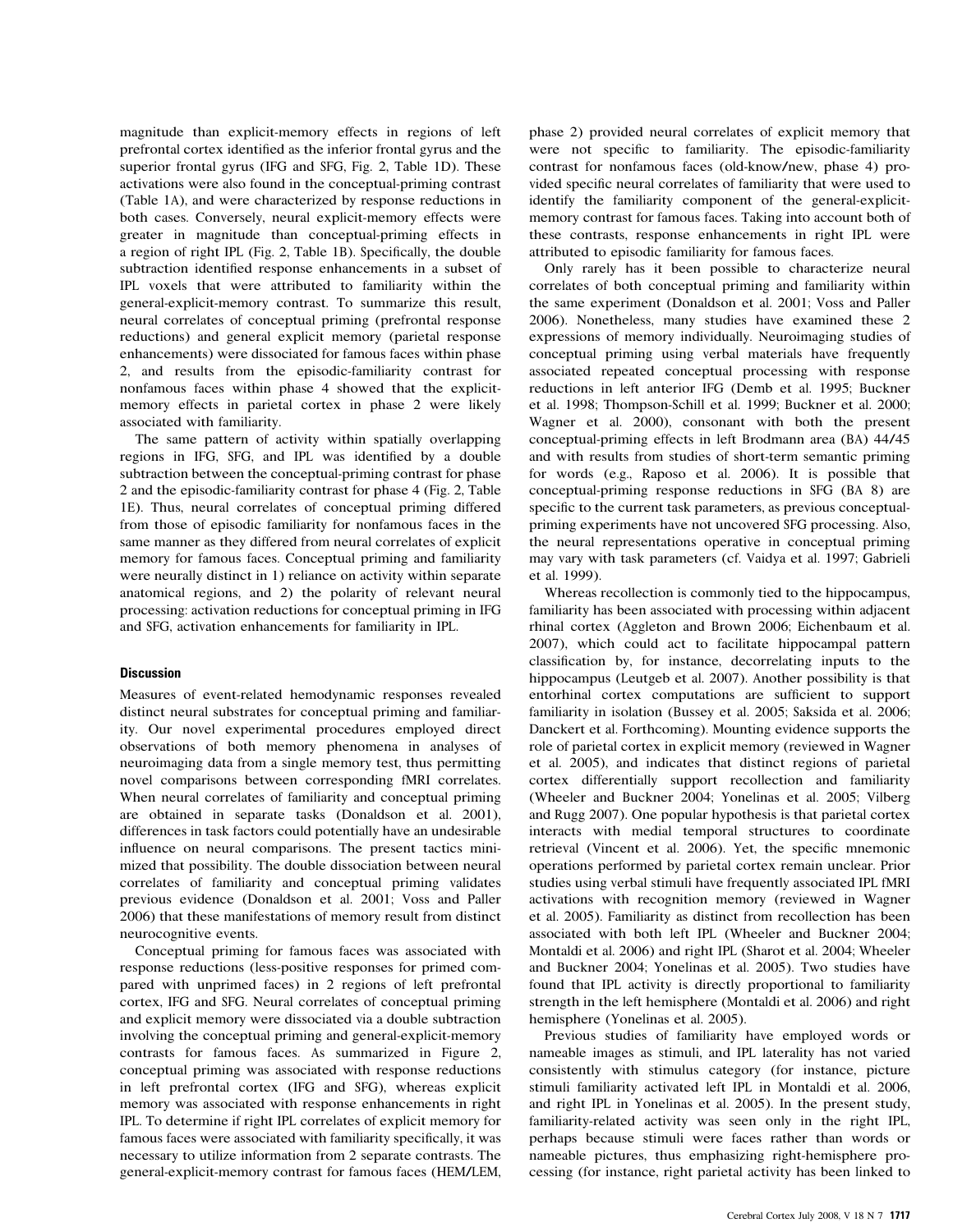the formation of face--name associations; Sperling et al. 2001). The neural correlates of familiarity that we identified are thus consistent with a <sup>g</sup>rowing body of literature linking IPL to familiarity. Some studies have also found that recollection elicits <sup>g</sup>reater IPL activity than familiarity in the left hemisphere (Henson et al. 1999; Eldridge et al. 2000; Wheeler and Buckner 2004; Yonelina<sup>s</sup> et al. 2005) and right hemisphere (Eldridge et al. 2000; Yonelina<sup>s</sup> et al. 2005), indicating either that IPL i<sup>s</sup> not entirely selective for familiarity or that recollection trial<sup>s</sup> entail higher level<sup>s</sup> of concomitant familiarity than recognition decisions based only on familiarity.

In summary, our fMRI results are in harmony with previous investigations of conceptual priming and familiarity and collectively indicate that a <sup>s</sup>ingle memory test can produce neural correlates of both conceptual priming and familiarity—neural correlates that can be teased apart by including behavioral measures of each memory type.

Our results are in keeping with the general distinction made in the fMRI literature between response enhancements associated with explicit memory and response reductions associated with implicit memory. However, familiarity ha<sup>s</sup> also been associated with response reductions in entorhinal cortex (Henson et al. 2003), and heightened responses in a variety of brain regions have been associated with implicit memory in several task<sup>s</sup> (reviewed in Henson 2003). Instead of relying on the assumption that activity enhancements reflect explicit memory and activity reductions reflect implicit memory, it i<sup>s</sup> thus critical that any neuroimaging investigation include relevant behavioral measures in order to substantiate relationships between memory and corresponding neural measures, a<sup>s</sup> recommended by Paller et al. (2007), and a<sup>s</sup> were included in the present experiment.

We previously used <sup>s</sup>imilar procedures to elicit neural correlates of conceptual priming and explicit memory for famous faces with ERP measures (Voss and Paller 2006). Spatiotemporally distinct potential<sup>s</sup> were identified for these memory phenomena; early-onset potential<sup>s</sup> maximal over the front of the head were attributed to conceptual priming and late-onset potential<sup>s</sup> with a posterior distribution were attributed to explicit memory. The present fMRI findings are consistent with thi<sup>s</sup> electrophysiological dissociation, although it i<sup>s</sup> essential to note that a <sup>g</sup>iven pattern of electrical activity on the scalp could be produced by any of an infinite set of configurations of neural generator<sup>s</sup> (Urbach and Kuta<sup>s</sup> 2002), and so it i<sup>s</sup> currently unclear if previously identified ERP effects map onto their respective fMRI effects reported here. The present fMRI results thus add anatomical specificity that wa<sup>s</sup> not provided by our previous scalp-recorded electroencephalography data.

The analyses of ERP correlates of familiarity by Voss and Paller (2006) were based on data collected in an earlier study in which familiarity for nonfamous faces wa<sup>s</sup> specifically isolated (Yovel and Paller 2004), and Donaldson et al. (2001) did not behaviorally separate familiarity from other explicit memory processes in their fMRI study. In contrast, the present results included specific measures of familiarity to validate dissociations between fMRI correlates of conceptual priming and familiarity.

In conclusion, neural processing that supports familiarity can be dissociated from neural processing that supports conceptual priming even when both phenomena are elicited by the <sup>s</sup>ame set of stimuli during the performance of a <sup>s</sup>ingle behavioral task (phase 2). Thi<sup>s</sup> finding indicates that functional dissociations between these 2 memory processes, already identified in amnesic patients, extend to the organization of intact memory systems.

## Supplementary Material

Supplementary material can be found at: http://www.cercor. oxford journals.org/

## Funding

National Science Foundation <sup>g</sup>rant (0518800); Center for Advanced MRI at Northwestern University; and National Institutes of Health <sup>g</sup>rants (R01 NS34639, P30 AG13854, and T32 AG20506).

## **Notes**

We thank Anthony Wagner and Galit Yovel for helpful discussion and Brenna<sup>n</sup> Miller an<sup>d</sup> Neal Cohen for providing stimuli. Conflict of Interest: None <sup>d</sup>eclared.

Address correspondence to Joel L. Voss, PhD, Department of Psychology, 2029 Sheridan Road, Northwestern University, Evanston, IL 60208-2710, USA. Email: joel-voss@northwestern.edu.

## **References**

- AFNI and NIfTI Server at the NIMH [Internet]. Bethesda (MD): Clark A; c2005 [cited 2007 Nov 17]. Available from http://afni.nimh.nih.gov/.
- Aggleton JP, Brown MW. 2006. Interleaving brain <sup>s</sup>ystems for episodic and recognition memory. Trends Cogn Sci. 10:455-463.
- Buckner RL, Goodman J, Burock M, Rotte M, Koutstaal W, Schacter D, Rosen B, Dale AM. 1998. Functional-anatomic correlates of object priming in humans revealed by rapid presentation event-related fMRI. Neuron. 20:285-296.
- Buckner RL, Koutstaal W, Schacter DL, Rosen BR. 2000. Functional MRI evidence for a role of frontal and inferior temporal cortex in amodal components of priming. Brain. 123:620-640.
- Bussey TJ, Saksida LM, Murray EA. 2005. The perceptual-mnemonic/ feature conjunction model of perirhinal cortex function. Q J Exp Psychol B. 58:269-282.
- Cox RW. 1996. AFNI: software for analysi<sup>s</sup> and visualization of functional magnetic resonance neuroimages. Comput Biomed Res. 29:162--173.
- Danckert SL, Gati JS, Menon RS, Kohler S. 2007. Perirhinal and hippocampal contributions to visual recognition memory can be distinguished from those of occipito-temporal structures based on conscious awareness of prior occurrence. Hippocampus. 17:1081-1092.
- Demb JB, Desmond JE, Wagner AD, Vaidya CJ, Glover GH, Gabrieli JD. 1995. Semantic encoding and retrieval in the left inferior prefrontal cortex: a functional MRI study of task difficulty and process specificity. J Neurosci. 15:5870-5878.
- Dobbins IG, Schnyer DM, Verfaellie M, Schacter DL. 2004. Cortical activity reductions during repetition priming can result from rapid response learning. Nature. 428:316-319.
- Donaldson DI, Petersen SE, Buckner RL. 2001. Dissociating memory retrieval processes using fMRI: evidence that priming does not support recognition memory. Neuron. 31:1047-1059.
- Eichenbaum H, Yonelina<sup>s</sup> AP, Ranganath C. 2007. The medial temporal lobe and recognition memory. Annu Rev Neurosci. 30:123-152.
- Eldridge LL, Knowlton BJ, Furmanski CS, Bookheimer SY, Engel SA. 2000. Remembering episodes: a selective role for the hippocampus during retrieval. Nat Neurosci. 3:1149-1152.
- Forman SD, Cohen JD, Fitzgerald M, Eddy WF, Mintun MA, Noll DC. 1995. Improved assessment of <sup>s</sup>ignificant activation in functional magnetic resonance imaging (fMRI): use of a cluster-size threshold. Magn Reson Med. 33:636-647.
- Gabrieli JD. 1998. Cognitive neuroscience of human memory. Annu Rev Psychol. 49:87-115.